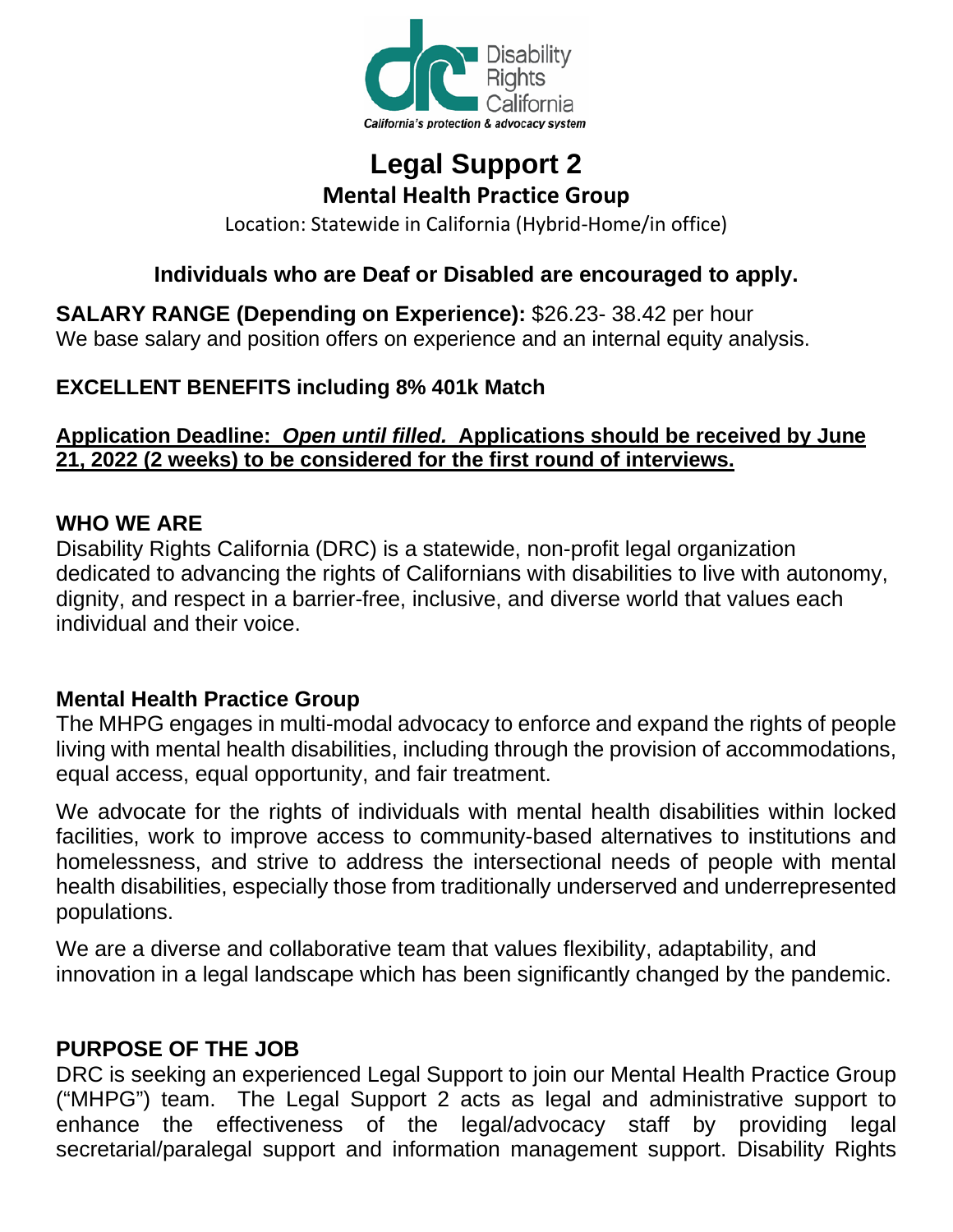California will provide ongoing training opportunities for this position. We are seeking candidates who are committed to equity, inclusion, and justice across multiple differences, including race, ethnicity, disability, gender identity, orientation, and language.

#### **MINIMUM QUALIFICATIONS EDUCATION AND EXPERIENCE**

High school diploma or general education degree (GED); plus,

- five years of litigation secretarial experience and/or training;
- Paralegal Certificate, plus two years of litigation secretarial experience; or equivalent combination of education and experience.

## **LICENSES / CERTIFICATES**

A Paralegal Certificate preferred.

## **PREFERRED QUALIFICATIONS**

- Demonstrated commitment to social justice (disability rights, prisoners' rights, immigration rights, and/or other types of civil rights issues).
- Experience working with clients confined to institutions (psychiatric hospitals, jails, prisons, immigration detention facilities, etc.).
- Experience using Westlaw or other legal research database and researching local court rules.
- Experience using Summation Case Management or other litigation support and legal review service platform.
- Experience working with nonprofit and/or social service agencies.
- Experience running reports and collecting data.
- Contacts with disability organizations and/or within disability communities.
- Contacts with multi-ethnic organizations and/or within multi-ethnic communities.
- Experience working with and/or sensitivity to persons with disabilities and/or experience working with and/or sensitivity to persons from multi-ethnic communities.
- Life experience as a person with a disability OR direct experience as a caregiver of a family member with a disability.
- Ability to communicate fluently in Spanish, Chinese, Tagalog, Vietnamese, Korean, or American Sign Language.